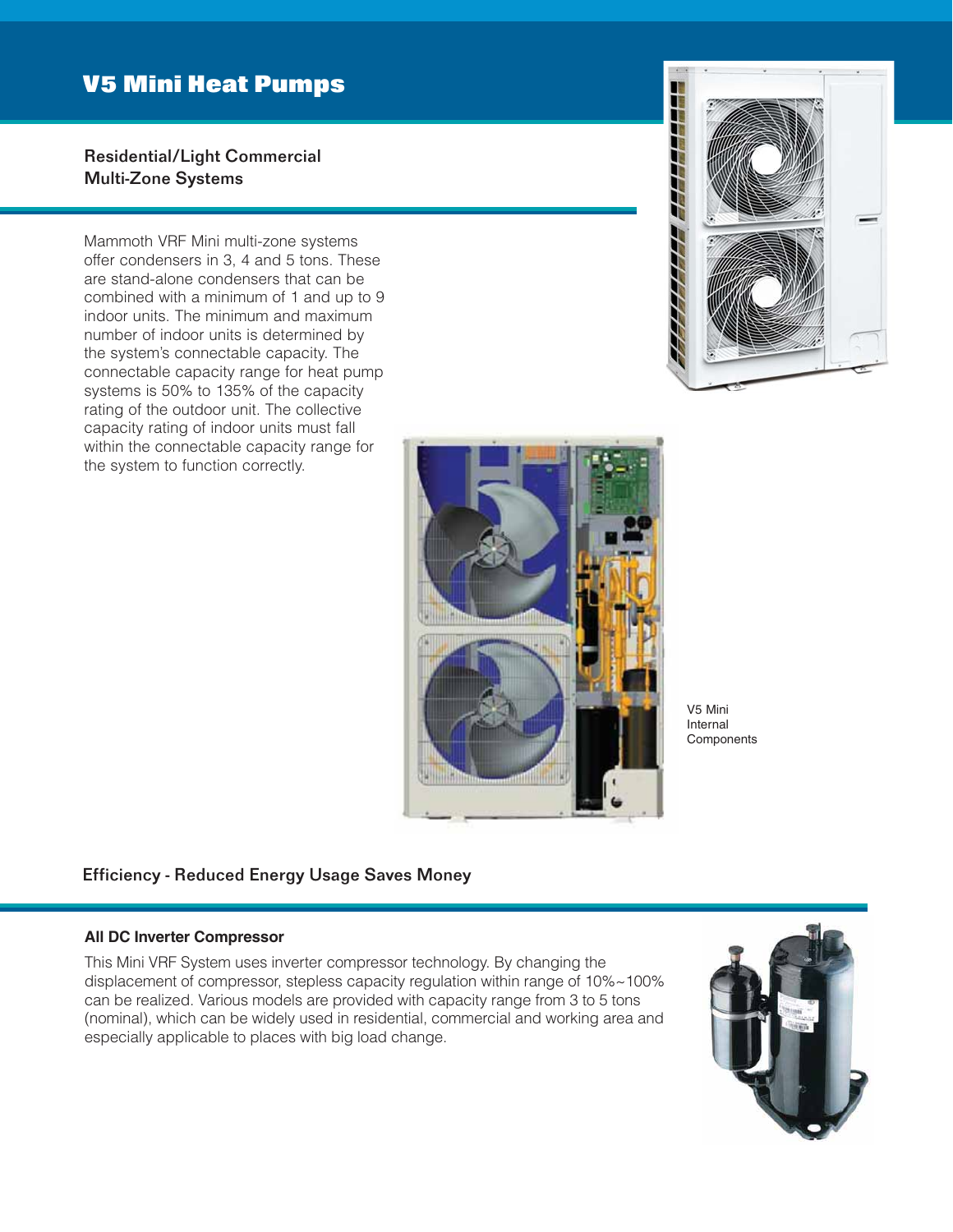Wired Controller Allows for Higher Efficiency and Energy Savings

By setting temperature lower limit in cooling or dry mode, and setting temperature upper limit in one of three available heat modes, the system is able to operate in a narrower temperature range to achieve greater energy savings.

### Sensorless DC Inverter Fan Motor

The indoor unit has a high-efficiency brushless DC motor, which is 30% more efficient compared to conventional motors.

Emulation software in the logic of the indoor unit maximizes the efficiency of the evaporator.



#### **High-efficiency Digital PFC Control\***

High-efficiency Power Factor Correction (PFC) control technology improves efficiency by about 1% compared with conventional PFC. For the air conditioner with rated power of 18,000 BTU, 50W of electricity can be saved every hour and 1,200W of electricity can be saved every day.



\* This feature is applicable for V5 Mini outdoor units only.

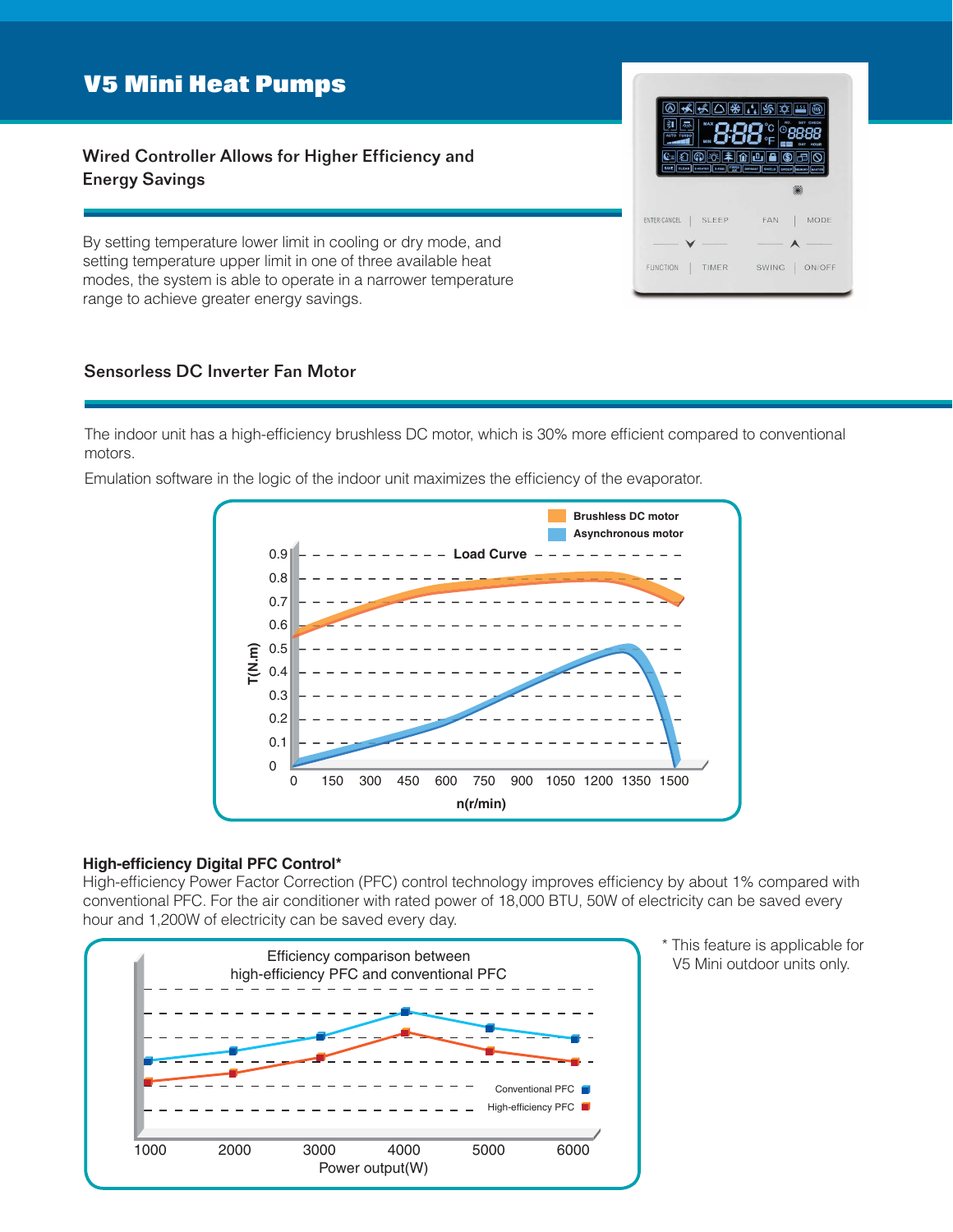#### Wider Operation Range in Cooling Mode

The DC motor has more accurate high pressure control, which effectively solves the high pressure control problem in low ambient temperature cooling.



#### Compressor Closed-loop Startup Technology Provides More Reliable Startup

The closed-loop startup control technology means less current is required, and startup is more reliable. (Applies to V5 Mini outdoor units only)

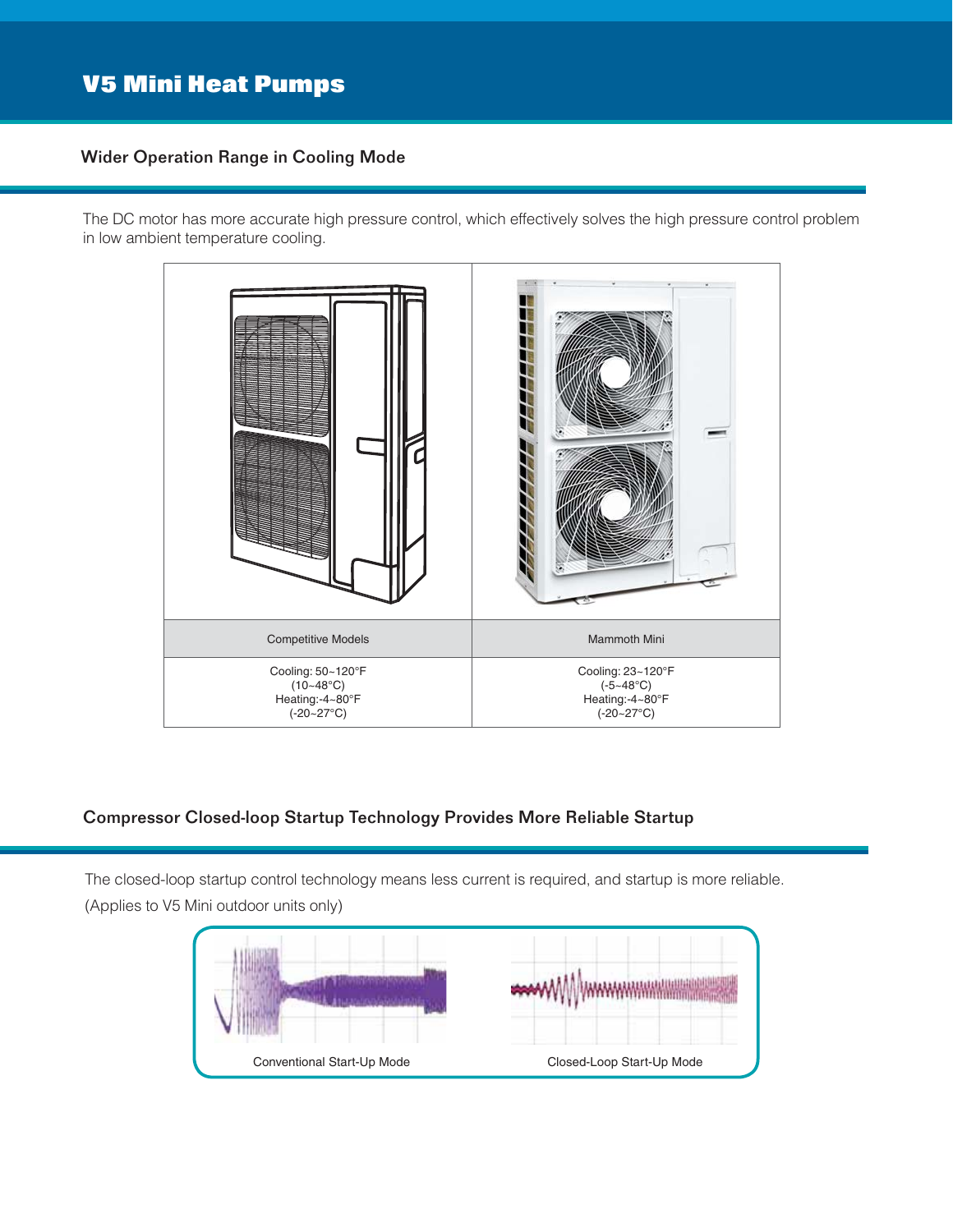### High Anti-Interference Ability

The latest CAN bus technology uses non-polar communication with high anti-interference prevention. Common communication wire can meet the communication demand with no need of specialized shielding.

**High Anti-interference Ability**



### Intelligent Temperature Control

Intelligent temperature control technology is used for super fast heating/cooling.

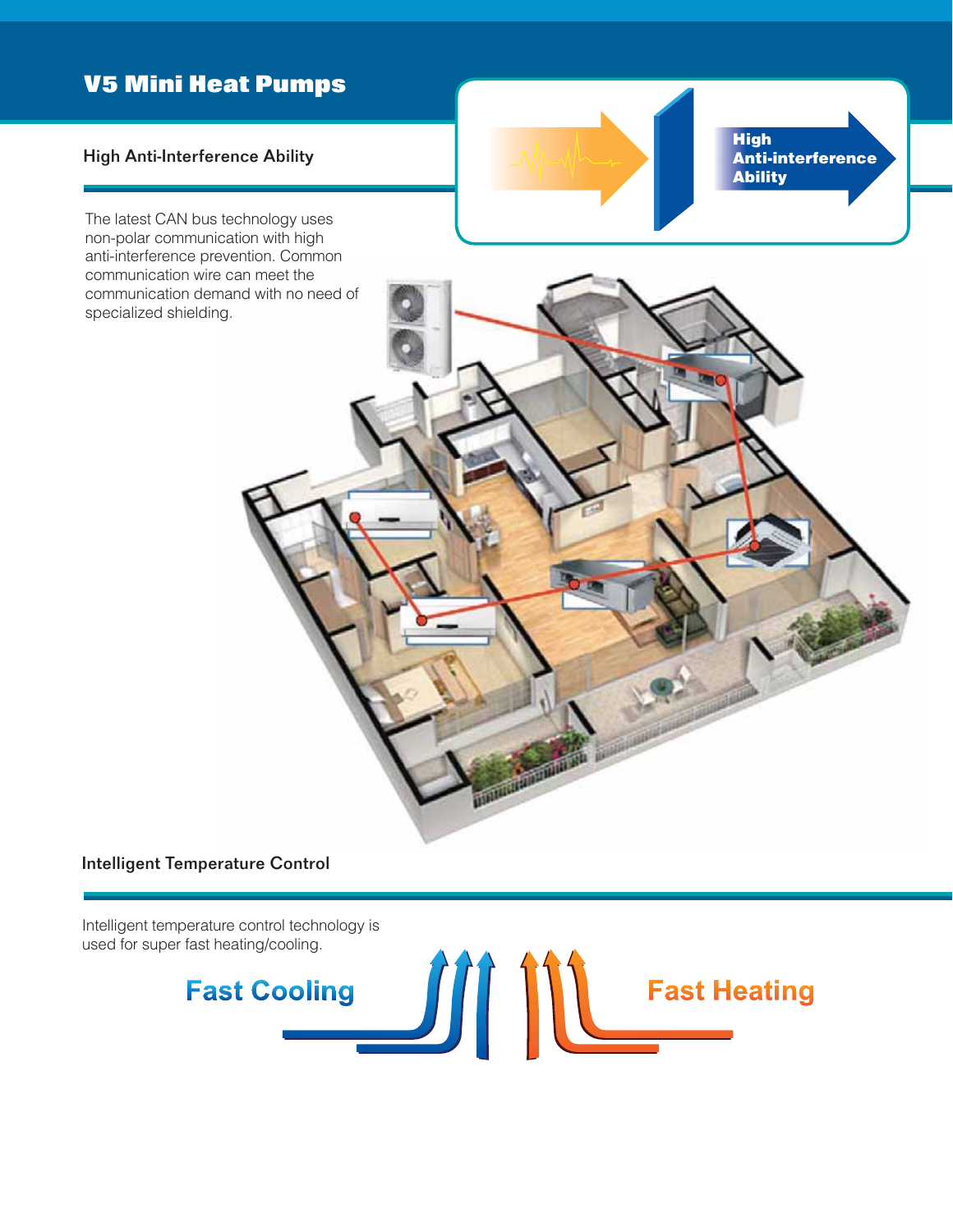### Quiet Outdoor Unit

The advanced sub-cooling control reduces the liquid flow noise of indoor unit in cooling operation.

The sound of the outdoor unit can be as low as 45dB thanks to sound optimized design of the fan and compressor system. There are several quiet mode settings.

### Quiet Indoor Unit

The patented centrifugal fan and fan casing reduce sound level by as much as 22dB(A).

The entire fan assembly was designed so that it is placed at the optimum angle. Also the ratio between the internal and external diameters allow for the maximum amount of airflow at minimum sound levels.

The advanced supercooling control and oil-return technology (in heating mode) combine to provide a quieter flow of liquid to the indoor unit.

When comparing decibel levels of competitive equipment, remember that an increase of 10dB can be perceived as twice as loud. This is especially important when comparing noise levels of refrigerant distribution boxes.

#### Noise Levels - BC verses MEU

A difference of sound as little as 10dB can be perceived as being twice as loud. BC Controller Solenoid noise during mode change up to 56dB. Single Port BS Box during mode change as little as 35dB.











For comparison purposes, rustling leaves have a decibel level of 20. A whisper in a quiet library from 6 feet away has a decibel level of 30.